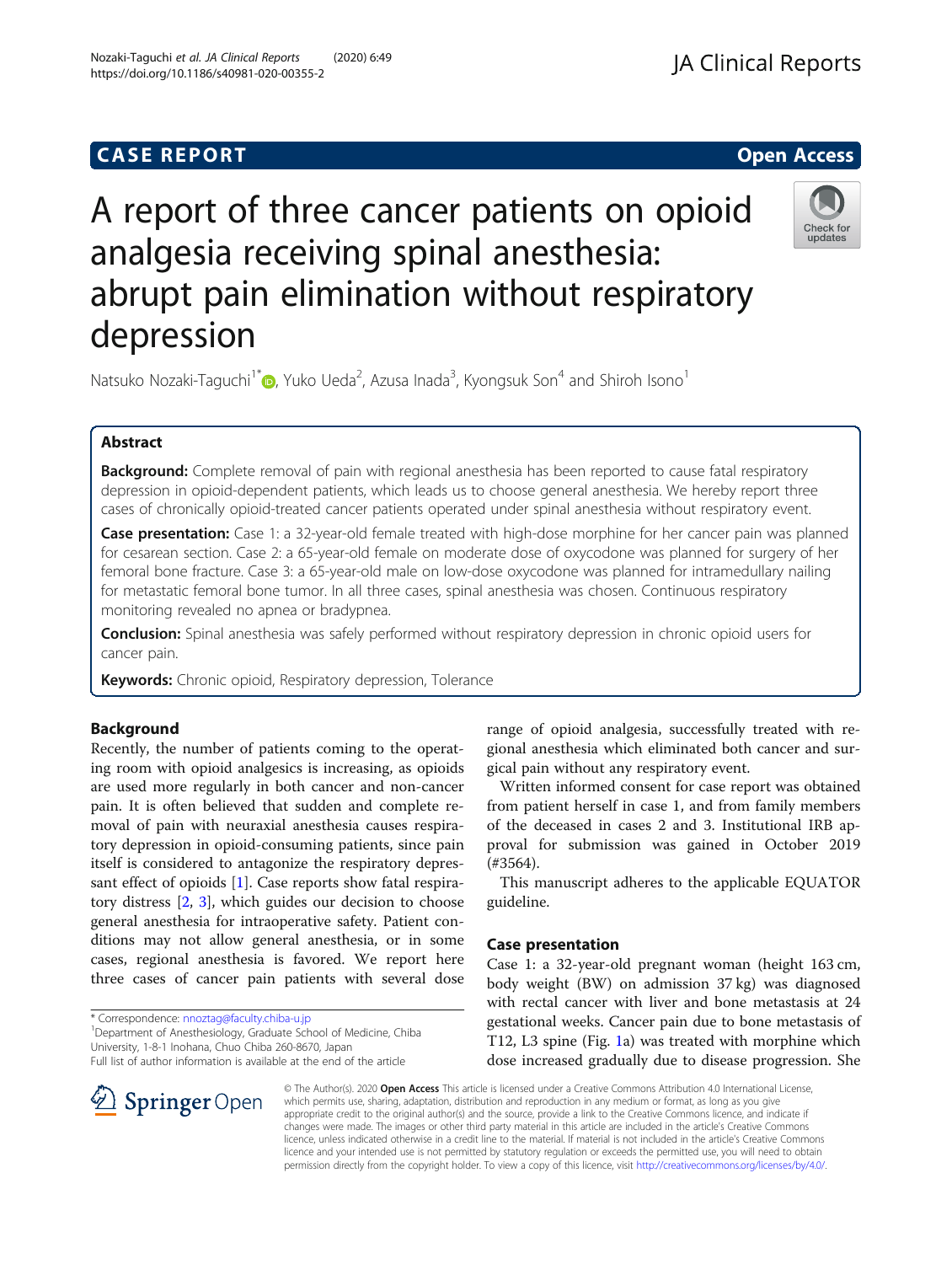<span id="page-1-0"></span>

received chemotherapy until 32 gestational weeks when cesarean section was planned. At the time of surgery, after 8 weeks opioid use, she was suffering from severe low back pain and lancinating pain in her semiparalyzed left leg. She was treated with oral paracetamol and intravenous morphine 60 mg/h with frequent rescue doses, which totaled to as much as 2 g/day. Since the baby was planned to enter NICU while the patient was completely bedridden, the operating room could be her only chance to meet the baby. Regional anesthesia was chosen after careful assessment of the feasibility, risk, and the mother's will. Anesthesia was induced with 2.4 ml hyperbaric 0.5% bupivacaine which produced anesthesia up to T9 dermatome, which also treated her cancer pain completely for few hours. Intraoperative monitoring consisted of ECG,  $SpO<sub>2</sub>$ , and non-invasive blood pressure (BP) measurement. Respiratory rate (RR) and end-tidal  $CO<sub>2</sub>$  were continuously monitored with capnography (WEC-7301: NIHON KOHDEN, Japan) attached to a nasal cannula supplying 2 L/min oxygen during the surgery. Capnography revealed no apnea nor bradypnea (Fig. 1b). Average RR during surgery was 18 ± 7/min, and lowest RR observed was 9/min. After the mother had met the baby, she was given general anesthesia while colostomy was performed (total surgery time: 1 h 16 min). After recovery from general anesthesia, still with anesthesia level to T10, continuous respiratory monitoring was applied for 6 h which revealed average RR of  $20 \pm 8$ /min with no apnea. In short, her cancer pain in addition to postoperative pain returned.

Case 2: a 65-year-old female (153 cm, 39 kg) was diagnosed with recurrence of esophageal cancer and metastasis of lung and bone. She was receiving intravenous oxycodone which was gradually increased for 18 days to 4.5 mg/h for her pain due to metastasis of her right sacral

bone. Femoral trochanteric fracture was diagnosed after tumbling on the floor and she was planned for intramedullary nailing. As her preoperative chest x-ray revealed narrowing of the trachea due to lung metastasis (Fig. [2](#page-2-0)a), regional anesthesia with spinal anesthesia was selected. Isobaric 0.5% bupivacaine 2 ml completely treated her pain due to both fracture and bone metastasis (no record of anesthesia level). Oxycodone was continued during the surgery (surgery time, 1 h 48 min) and continuous RR and end-tidal  $CO<sub>2</sub>$  monitoring was applied in accordance with the standard monitoring of ECG,  $SpO<sub>2</sub>$ , and BP. No respiratory event was recorded throughout the surgery (Fig. [2b](#page-2-0)) with average RR of  $18 \pm 6$ /min.

Case 3: a 65-year-old male (182 cm, 67 kg) diagnosed with femoral metastasis of gastric cancer was planned for elective intramedullary nailing. He was receiving oral oxycodone 20 mg/day for more than 50 days. His bone cancer pain was under control. Regional anesthesia was chosen as the surgery was a simple procedure. He took the regular morning dose of oxycodone before surgery and lumbar anesthesia was performed with 2.6 ml hyperbaric 0.5% bupivacaine, and he was free from pain (no record of anesthesia level). Continuous RR and end-tidal  $CO<sub>2</sub>$  monitoring with the standard monitoring during the surgery showed no apnea nor bradypnea during the surgery (surgery time,  $1 h 33 min$ ) (Fig. [3\)](#page-2-0) with average RR of  $18 \pm 5$ /min while he was observed to be sleeping without any sedatives during the operation.

# **Discussion**

Analgesic effect of opioid, the major drug in pain treatment, has always been balanced with its side effect, especially respiratory depression. Existence of pain is known to stimulate respiration, thus antagonizes the respiratory depressant effect of opioids [\[1](#page-3-0)]. Abrupt removal of the pain by local anesthetics changes this balance between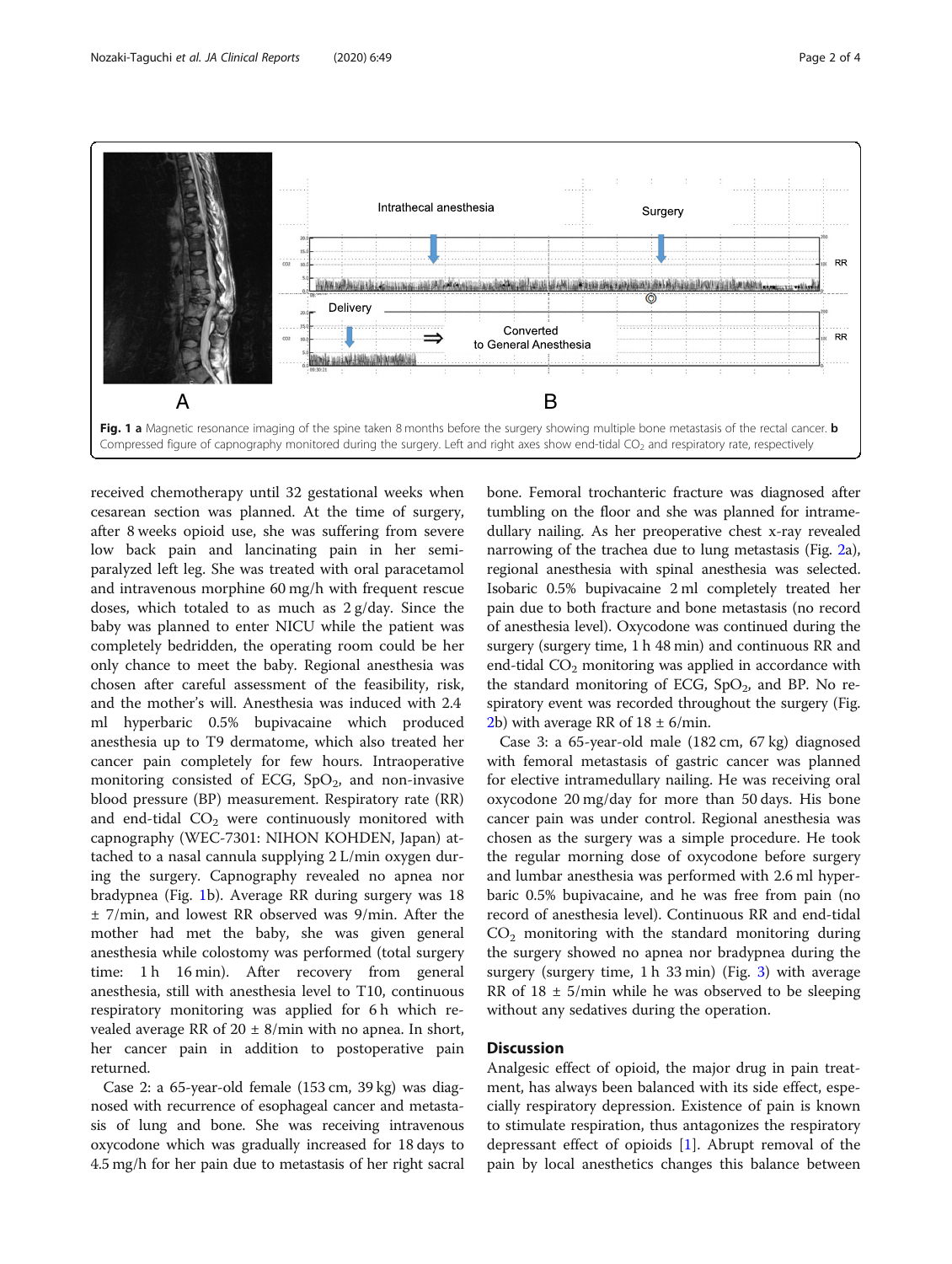<span id="page-2-0"></span>

pain and respiratory depression. Combes et al. [[4\]](#page-3-0) have shown that abolition of postoperative pain by regional anesthesia in opioid-treated patients increased the incidence of abnormal respiratory events associated with oxygen desaturation.

In the case of chronic opioid users, the problem becomes more complex. In patients with long-time opioids, they are likely to have developed tolerance to both the analgesic effect and also the respiratory depressant effects. However, the level of tolerance may vary. The level of tolerance depends, possibly on the total dose or duration of opioids, but we have no clinically measurable method.

Few case reports show us the risk or respiratory arrest after complete and sudden abolition of pain by regional anesthesia [[2,](#page-3-0) [3\]](#page-3-0). Our report is the first to show result from continuous monitoring on respiration under these conditions. Whether respiratory arrest can be predicted by slowing of respiratory rate or increase in irregular breathing is not well investigated. In our three cases, opioid dose ranged from small dose of 20 mg of po oxycodone to 2 g of iv morphine. Duration of opioid use ranged from 18 days to 2 months. Tolerance level to opioid is probably different amongst three patients and also amongst opioid effect, analgesia, and respiratory depression. We observed no bradypnea, no apnea, and not even decreased respiratory rate in all three patients after removal of pain. They seemed to be totally tolerant to the respiratory depressant effect of opioids at doses given preoperatively. The observation of increased respiratory events treated with opioids in opioid naïve patients [[4\]](#page-3-0), compared with our results suggest us that tolerance to respiratory depression may develop within weeks. However, this needs further investigation.